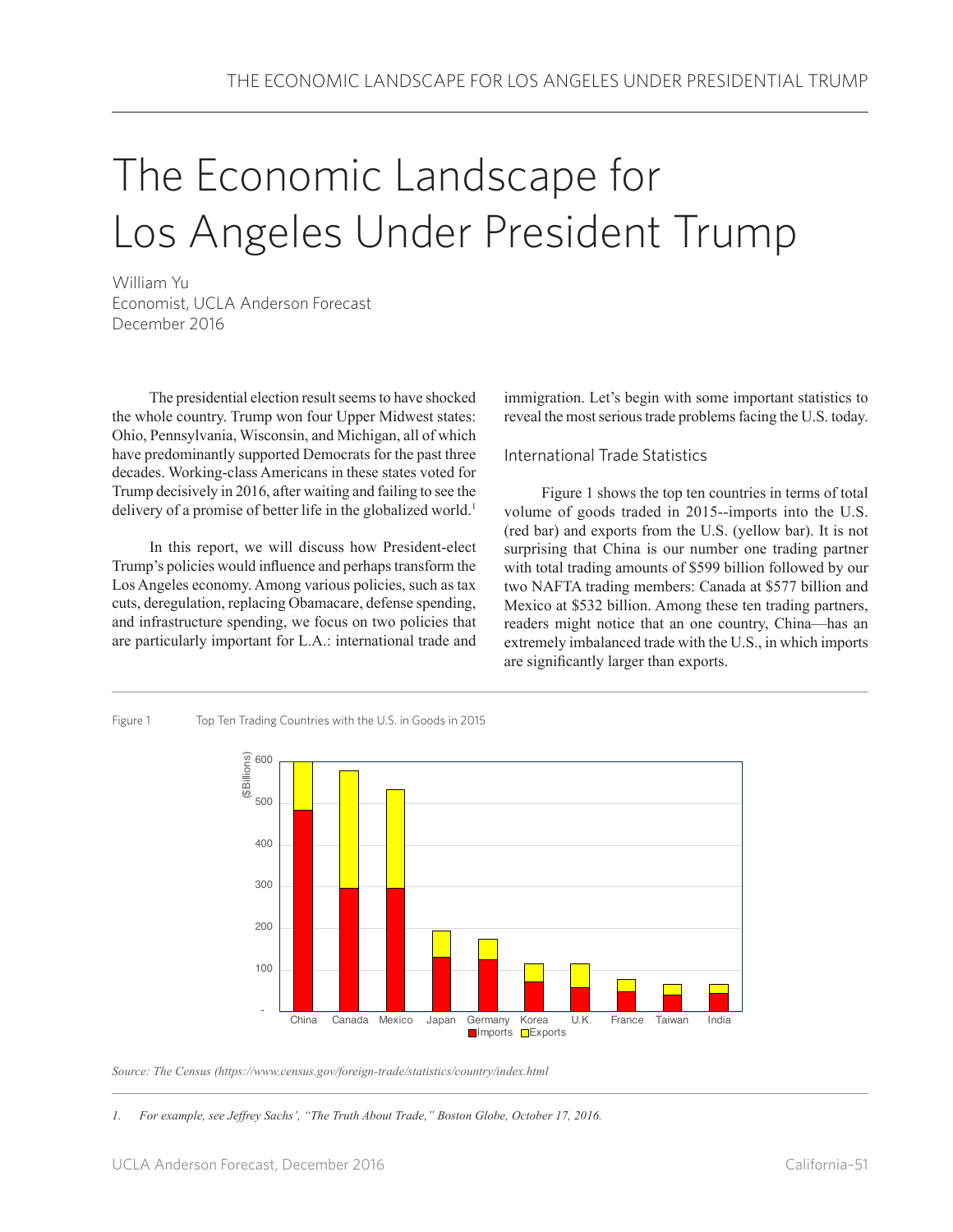#### Figure 2 Top Ten Countries of Goods Trade Deficits with the U.S. in 2015



Source: U.S. Census Bureau





Source: U.S. Census Bureau, 2016 Estimated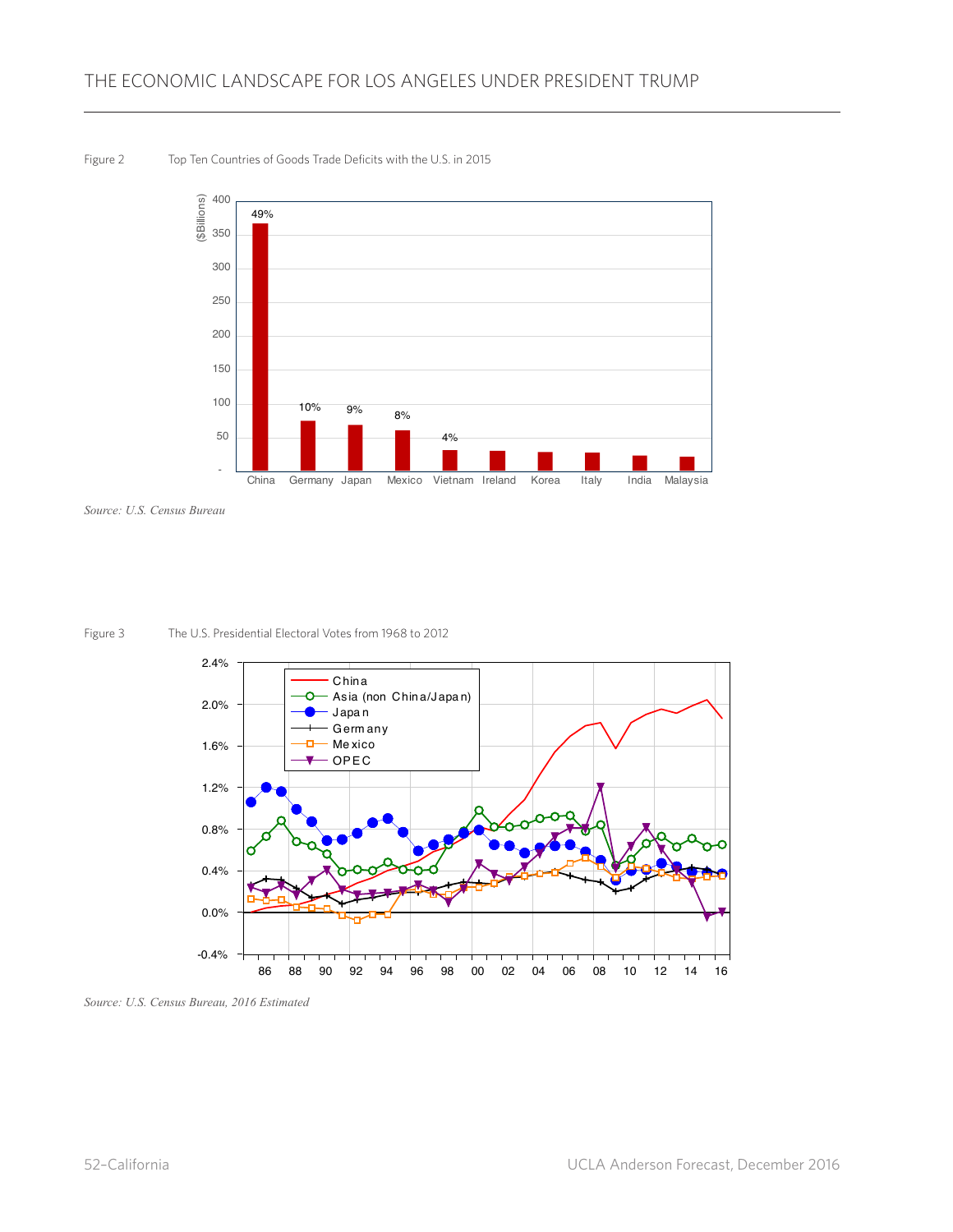Figure 2 displays the top ten highest-trade-deficits countries with the U.S. in terms of the percentage of a country's trade deficit over the total U.S. trade deficit. The total U.S. trade deficit with the world was \$746 billion (exports: \$1.5 trillion; imports: \$2.2 trillion) in 2015. Among them, the trade deficit with China of \$367 billion (exports: \$116 billion; imports: \$483 billion) accounted for 49% of the whole U.S. deficit, followed by Germany's \$75 billion (10%), Japan's \$69 billion (9%), and Mexico's \$61 billion (8%).

The trade deficit with China alone equals the combined trade deficits from the next nine countries! By contrast, the trade between the U.S. and Canada is a poster child of healthy, balanced, and free trade with high total exports/ imports and low trade imbalance.

Figure 3 presents six countries' trade deficits over the U.S. nominal GDP from 1985 to 2015. We can see the trade deficit with China (red line) has been running away since 2001 after China entered the World Trade Organization (WTO). It reached 2% of the U.S. GDP in 2015 while trade deficits with Germany, Japan, and Mexico fluctuated around

0.3% to 0.4%. In other words, President-elect Trump should focus on trade problem coming from China, not NAFTA.

#### Services Trade

So far, we have only talked about the trade of tangible goods. How about the intangible services trade, such as international students, tourism, and Hollywood movies in Chinese theaters? Figure 4 shows that the U.S. indeed has had a services surplus steadily since 1985 (green bar, meaning that the U.S. exports more services than it imports). Including the services trade surplus, the total U.S. good and services trade deficit was reduced from \$746 billion to \$522 billion in 2015. Who benefits from this services trade surplus with the world? Mostly educated and skilled Americans living in big cities, such as New York, Washington D.C., Boston, Los Angeles, Seattle, and Silicon Valley. It is therefore not surprising to see the majority of urban Americans voting for Secretary Clinton, who supports globalism and free trade much more than Trump. By including the services trade, the U.S. goods and services trade deficit with China was slightly reduced from \$367 billion to \$334 billion in 2015, still an unsustainable number.

#### Figure 4 Percentage of Goods Trade Deficit over GDP in the U.S., 1985 to 2015



 *Source: U.S. Census and Bureau of Economic Analysis*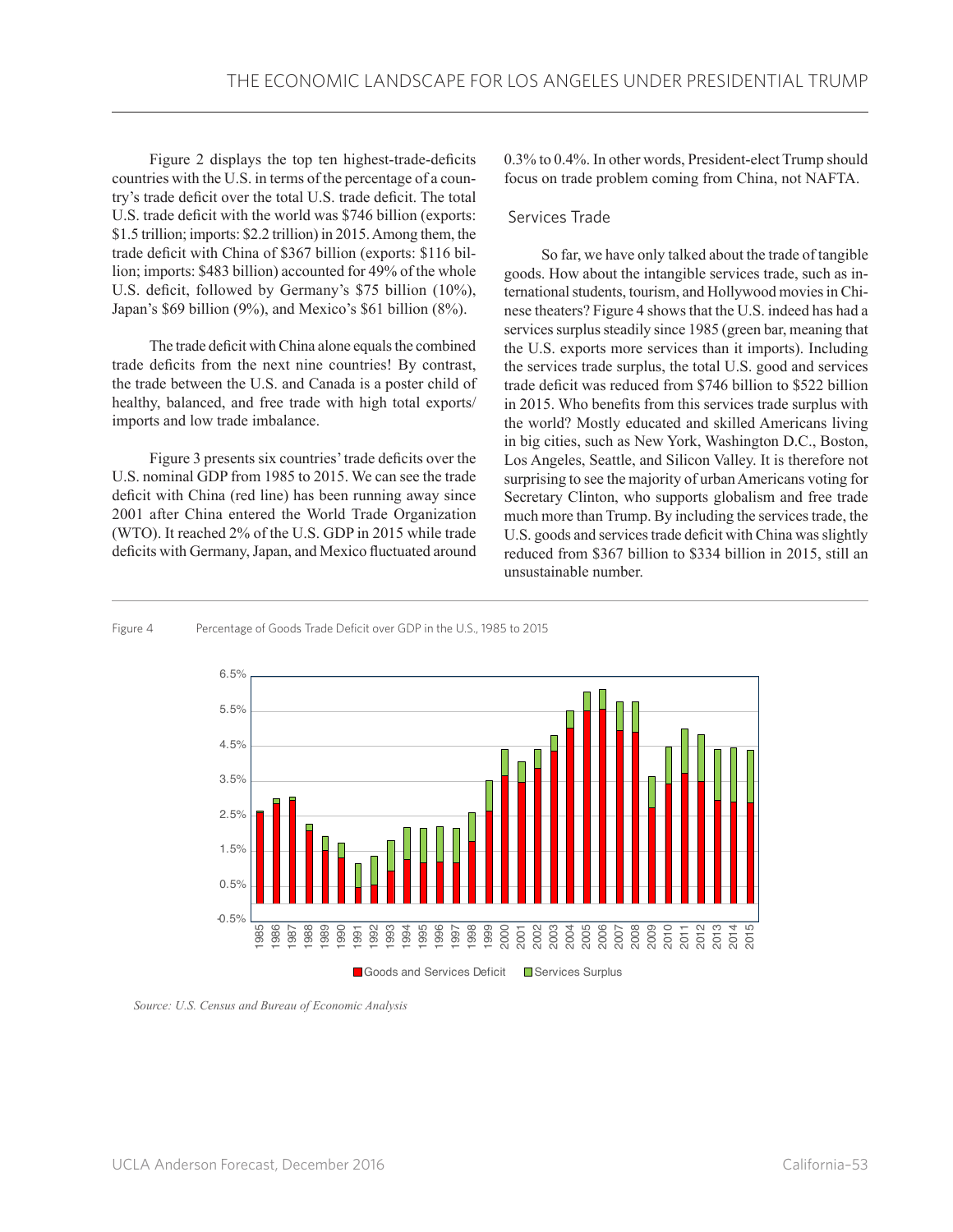Trade and the Los Angeles Economy

Some fear trade wars could erupt between the U.S. and China and Mexico due to President-elect Trump's brash campaign rhetoric. We suggest that trade wars will be less likely because our trading partners will have everything to lose. In our forecast, we do not assume the occurrence of trade wars over the next 2 years. Meanwhile, Trump might be able to get better trade deals for Americans especially from China.

The following sectors in L.A. County are closely related to the impact of a changing U.S. trade landscape with China: the information sector (e.g. movies industry), which accounts for 4.8% of the total L.A. payroll employment; the professional and business services sector (14.1%); the manufacturing sector (8%); the transportation/warehousing sector  $(3.6\%)$ ; and the wholesales sector  $(5.1\%)$ .

If Trump could get a better trade deal with China, we could expect all these L.A. sectors to benefit and to increase their employment with the rise of goods and services exports to China. On the contrary, if there is a trade war with China, though less likely, then we expect that the transportation/ warehousing sector and the wholesales sector will be hit directly and more seriously than other sectors.

Figure 5 shows the import and export volumes (by TEU) for the Ports of Los Angeles and Long Beach combined since 1995. It is obvious that L.A. ports import much more than they export, mostly with Asian trading partners. And this matches the national trend, in which the U.S. continuously runs a trade deficit, as mentioned before. We can see the rise of imports from China and the consequent U.S. trade deficit in Figures 3 and 5 during the period of 1998 to 2006 when the Ports' imports doubled!

The literature suggests that the import demand elasticity and export demand elasticity for the U.S. is at the range of -1 to -4, meaning that a 10% change of tariffs will impact 10% to 40% of imports and exports. That said, a 45% tariff imposed on China will significantly reduce the imports from China. In the long run, some manufacturers will come back to the U.S. with the help of robots reducing production costs while some will move to other countries and continue exporting to the U.S. If there were a trade war with China and those manufacturers relocate to Southeast Asia, then L.A. ports' imports will remain at the same level as before. If they relocate to Mexico, then L.A. ports imports will decline because imports from Mexico will use trucks and trains rather than seaports.

Figure 5 Los Angeles Seaport Traffic, Ports of Los Angeles and Long Beach Combined (Thousand TEUs, Annualized Seasonally Adjusted)



*Source: Ports of Los Angeles and Long Beach*

*Note: A "TEU" is a "twenty-foot equivalent," a standard shipping container*